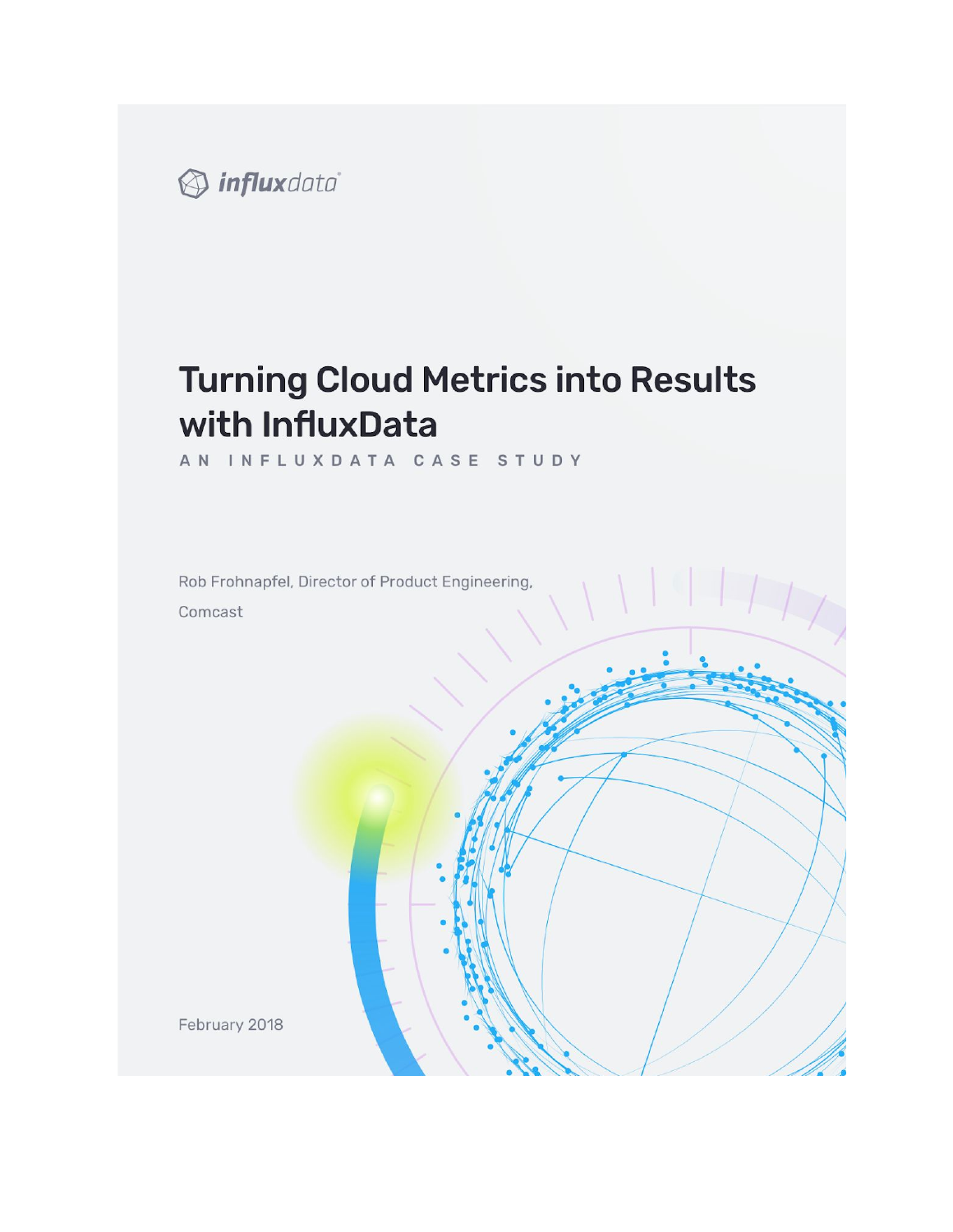# Company in brief

Comcast Corporation (Nasdaq: CMCSA) is a global media and technology company with two primary businesses, Comcast Cable and NBCUniversal. Comcast Cable is one of the nation's largest video, high-speed Internet and phone providers to residential customers under the XFINITY brand and also provides these services to businesses. NBCUniversal operates news, entertainment and sports cable networks, the NBC and Telemundo broadcast networks, television production operations, television station groups, Universal Pictures and Universal Parks and Resorts.

Comcast is shaping the future at the intersection of media and technology. It is a leader in the worlds of media, entertainment and technology and its story has unfolded due to an entrepreneurial spirit that is the foundation of everything it does.



Monitoring strategy providing full visibility into Comcast's environment.

## Case overview

Comcast wanted to develop a monitoring strategy for its Cloud Foundry and Kubernetes architecture and provide metrics around those stacks. Their internal teams today demand metrics-driven visibility into various aspects of platform performance. Comcast is using InfluxDB, Kapacitor and Telegraf to capture and report on real-time metrics and to generate impactful, tangible business results. Comcast applied their multi-tenant cloud metrics gathered with InfluxData to identify huge opportunities, partner with the business, and drive outcomes that include reliable cloud performance and the return of real dollars to the business, not to mention happy customers. Taking the time series data collected, aggregated, and stored using open source InfluxData tools, Comcast was able to deliver transformative results.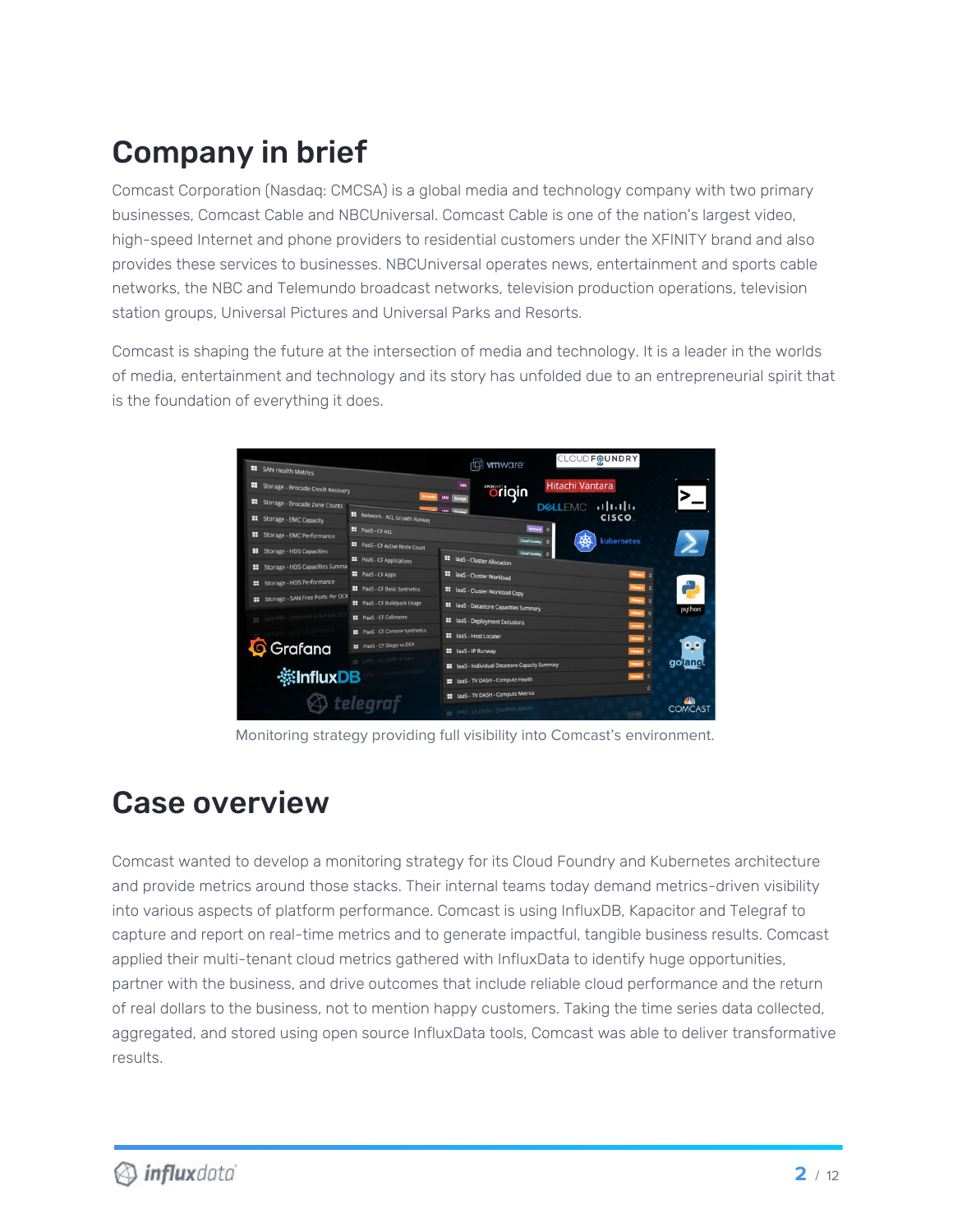*"Metrics equate to balance, and balance equates to efficiency."*

*Rob Frohnapfel, director*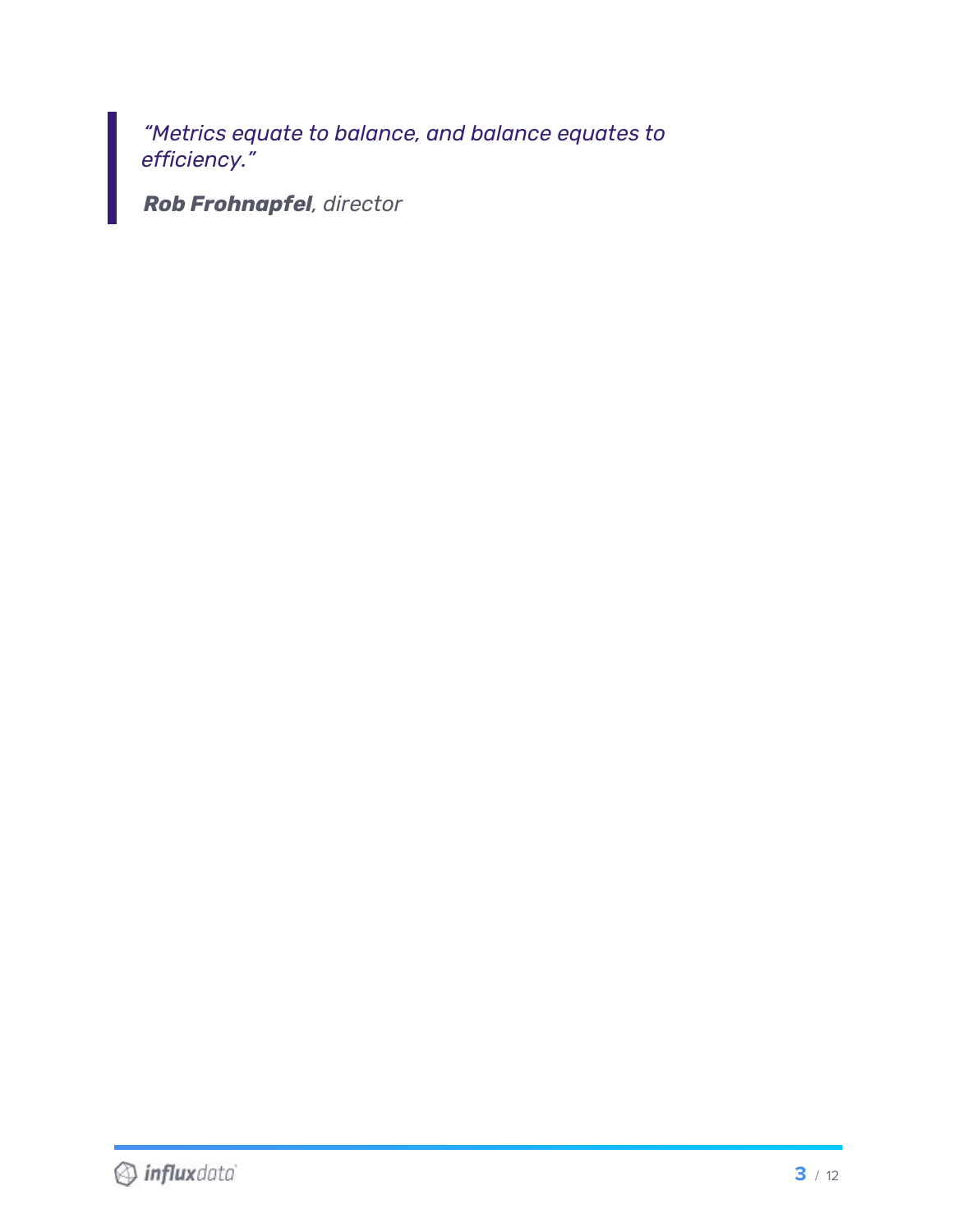## The business problem

Comcast knew they had to transform how they deliver and manage infrastructure to their developers in order to help them bring their products to market faster. To do so, they needed to remove the infrastructure heavy lifting for their developers, partner with their dev and product teams (their customers) and enable them a frictionless experience to deploy their applications. In support of this, they also needed to develop a monitoring strategy for its internal IaaS and PaaS that provide metrics around those stacks as well as provide their developers with metrics on how their applications are consuming (and wasting) these resources.

The team responsible for application platform delivery for Comcast product and development teams has been shaped by the industry, technology evolution, and the requirements of their product and dev teams. About 15 years ago, many team members were working on physical server hardware and were Microsoft and Linux administrators at Comcast. Over time, they moved into virtualization using VMware, ultimately delivering self-service for VMware. That was the first iteration of Infrastructure as a Service (IaaS) at Comcast, resulting in a sizeable VMware infrastructure.

As they evolved through this progression of platforms from the ground to the clouds, they realized that developer velocity increases significantly and that the ability to run in a multi-cloud configuration and move your workloads where you need them, whether public or private cloud, is a gamechanger for their development teams.

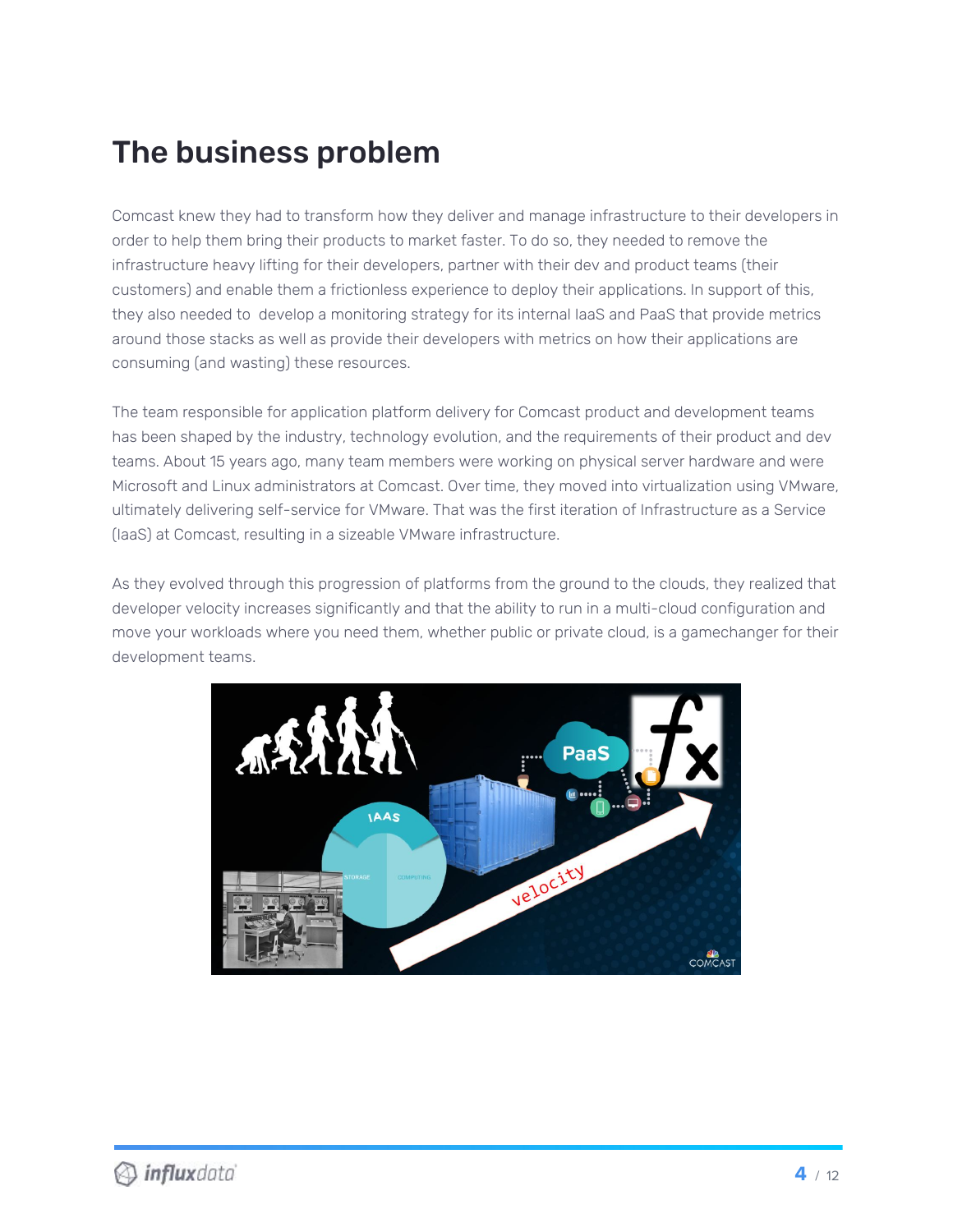In 2014, their focus shifted to Cloud Foundry PaaS (Pivotal & Open Source CF), Kubernetes, and other "above the value line" services for Comcast. Comcast's platforms host thousands of unique applications, tens of thousands of virtual machines and containers, dozens of petabytes of storage and an expanding portfolio of homegrown telemetry and automation. To their internal customers, they are a direct competitor to the top public cloud providers.



#### **Comcast's Challenges in 2014**

The team's business goals were:

- Transform their mindset how they deliver and manage infrastructure and how their developers bring their products to market
- Remove infrastructure heavy lifting for their developers, partner with their dev and product teams (their customers) and enable them a frictionless experience to deploy their applications
- Consolidate their tooling
- Provide transparency into their environment's performance
- Drive efficiencies and identify opportunities
- Provide application metrics for all developers that deploy on their infrastructure

## The technical problem

To meet their business goals and provide visibility into their environment, Comcast needed a new monitoring strategy suited to their modern cloud and container-based environment. Cloud Foundry given its multi-cloud portability, autohealing, and autoscaling — has had an exponential adoption within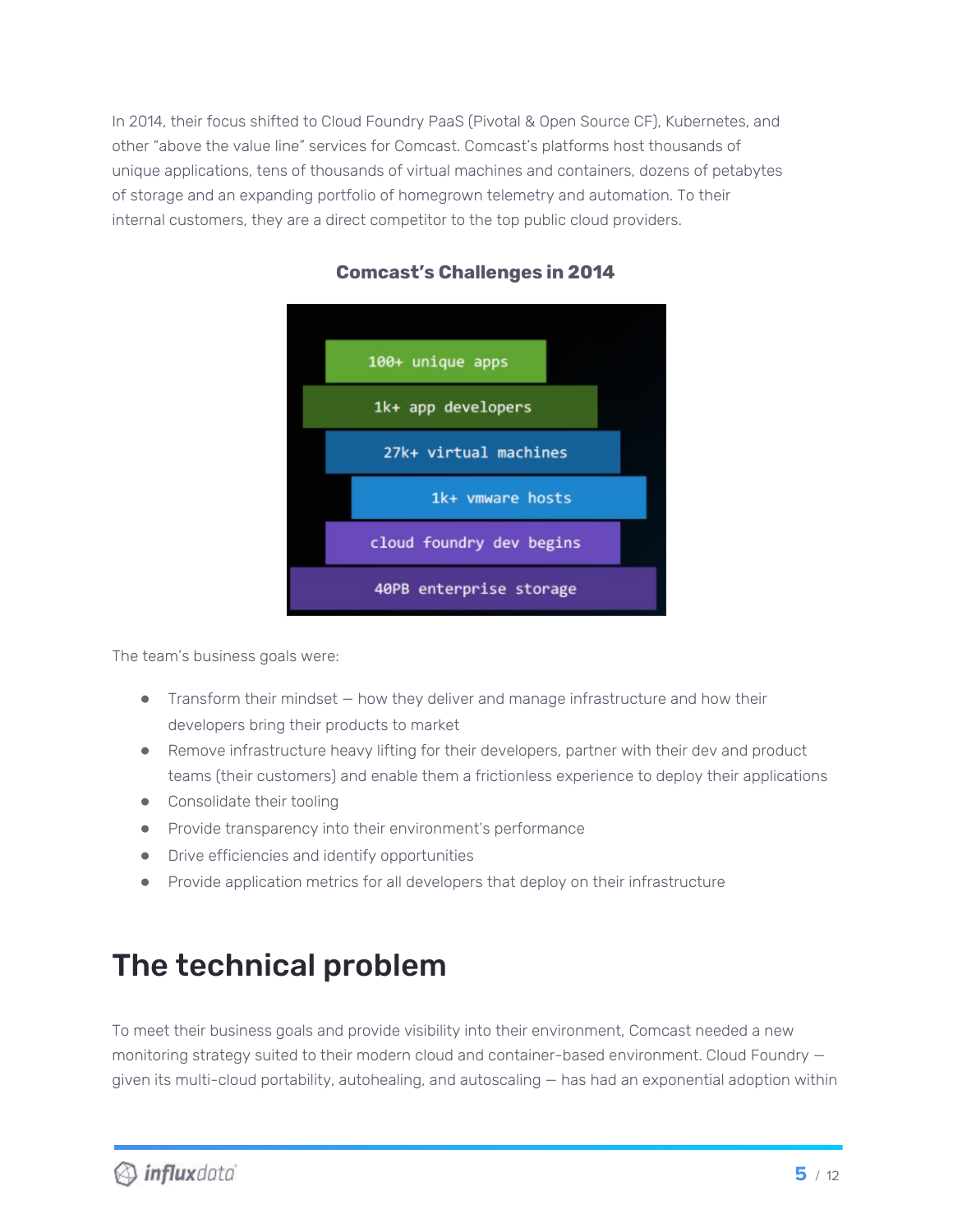Comcast's product and dev teams. They were also working on container orchestration as they viewed containers and Kubernetes as a means to fill the gap between IaaS and PaaS.

Comcast faced a handful of challenges with monitoring and telemetry across modern platforms: Such platforms had very ephemeral workloads. Whereas old monitoring solutions relied on static infrastructure components, containers and functions constantly spin up and down and are elastic by nature. Sporadic workloads made it very difficult to use a traditional pull-based approach within a monitoring solution. Data also needed to be collected from a variety of systems and a simple interface was needed to push that data in. The team's approach shifted from the traditional pull approach associated with older traditional monitoring solutions towards a push approach. That's when they started to refine their monitoring and telemetry strategy and found InfluxDB and Kapacitor to be the perfect centerpieces for that strategy.

## The solution

### Why InfluxDB?

While searching for a way to monitor Cloud Foundry and provide metrics around the Cloud Foundry stack, the Comcast team discovered InfluxDB and Grafana and soon realized they could use InfluxDB to monitor everything they support — VMware, storage, and cloud platforms. They focused on the idea of creating a product out of all of those metrics that they could use to meet their business goals. The team's traditional sysadmins, who were typically Windows or Linux administrators, started dabbling in Python and Golang and learning DevOps tools such as Concourse and Ansible, and it wasn't long before they started delivering tangible results. The team began to use InfluxDB, Telegraf, and Grafana — and were thereby able to target exactly what they were looking for to improve the following process:

- Capacity management: This was a manual and reactive process involving logging into different systems, pulling data into spreadsheets, aggregating it, and using that as a single-point-in-time snapshot for use that day. The process had to be repeated anytime they wanted to buy something or forecast a budget. With data pulled into InfluxDB, capacity management became a simple process done in minutes.
- **Performance management:** They were not practicing performance management due to lack of data evidence and the time and effort required to collect and pull together the needed data. Using InfluxDB, they gained a very quick snapshot at a very high level of aggregated performance across their environment.
- VMware-based performance balancing: Such balancing required VMware teams to know what their environments were doing. For example, aggregating the data using InfluxData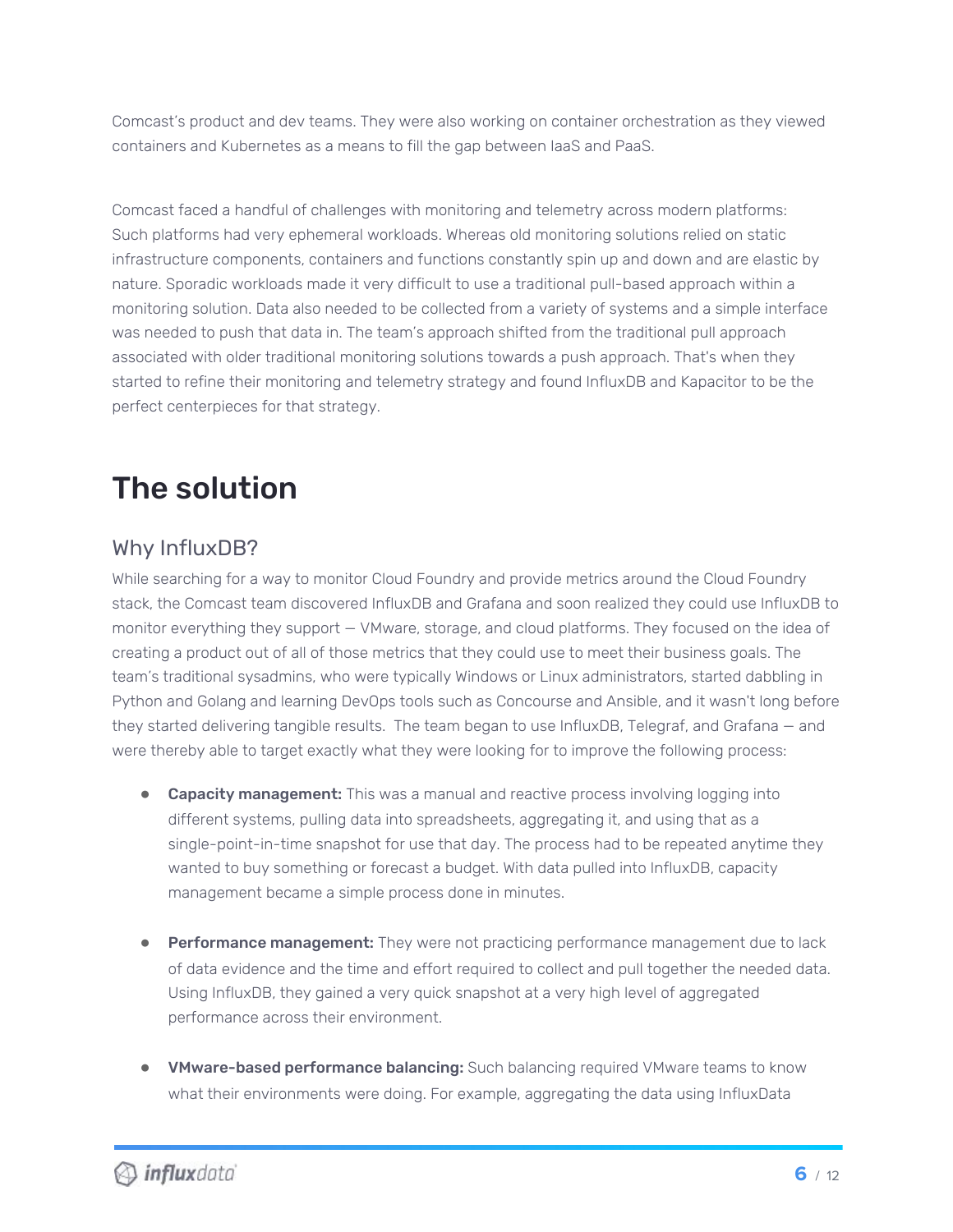provided evidence of a problem impacting customer experience — that they had suspected but never had the data to prove. Once visualization showed them that clusters were spiking at 100% CPU utilization for sustained periods of time, and once they solved that issue, they began to make data-driven decisions on how to balance workload across clusters. This resulted in greater customer satisfaction, proactive balancing, and the advantage of cost deferral, whereby their old methodology was to operate in a reactive state and repeatedly buy VMware equipment.



#### **Gaining Data Evidence to Balance Workloads Across Clusters**

- Insight into storage balancing: Upon learning from the metrics what their storage was doing, the team found two distinct use cases for storage balancing:
	- 1. To the storage team, the storage arrays seemed full or at predefined capacity threshold, when in reality, there was a lot of stranded storage within VMware data stores. By balancing storage throughout the VMware data stores, they identified storage that they could reclaim.
	- 2. There was a severe lack of balance across storage arrays themselves. Once the team visualized that, they identified stranded capacity and performance issues. They wrote some automation and established a process to help balance storage arrays so the provisioning storage teams could follow best practices and provision more efficiently.
- Multi-tenant reporting: They did not have visibility into usage, waste levels, and cost of multi-tenant private cloud platforms within their infrastructure. By leveraging time series data, they could visualize who is using what and how much they're using. This reporting enabled them to reference the data evidence to demonstrate usage and accelerate their ability to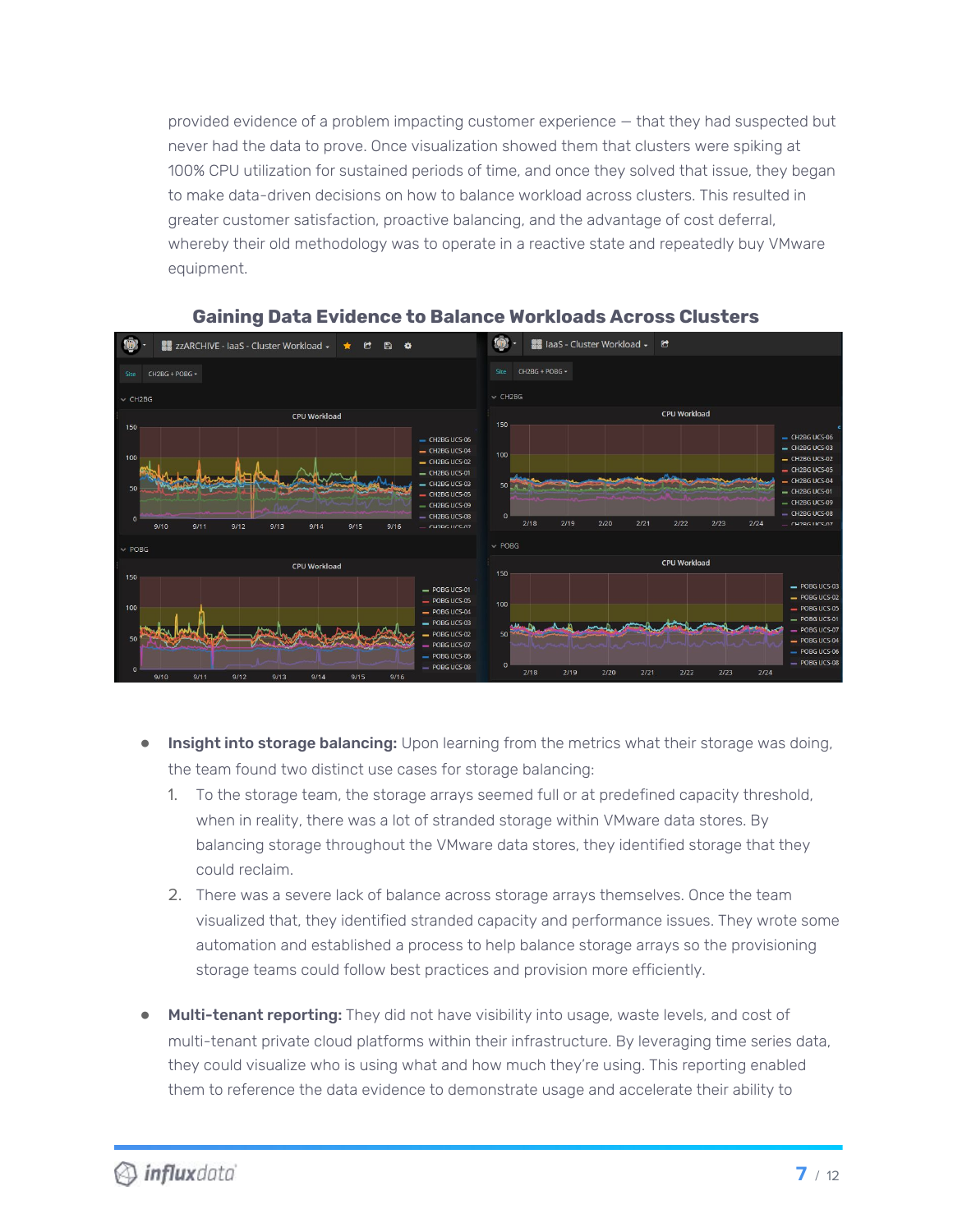procure capacity. In addition, publishing waste information and cost information was inspirational to the teams consuming it.



#### **Monitoring Cloud Foundry Tenant Usage and VMware-Based Metrics**

## Technical architecture

*"We've got InfluxDB and Kapacitor at the heart of everything. Kapacitor is enriching our data and helping us process alerting. And then we've got a ton of feeds from all different directions pushing data into that solution."*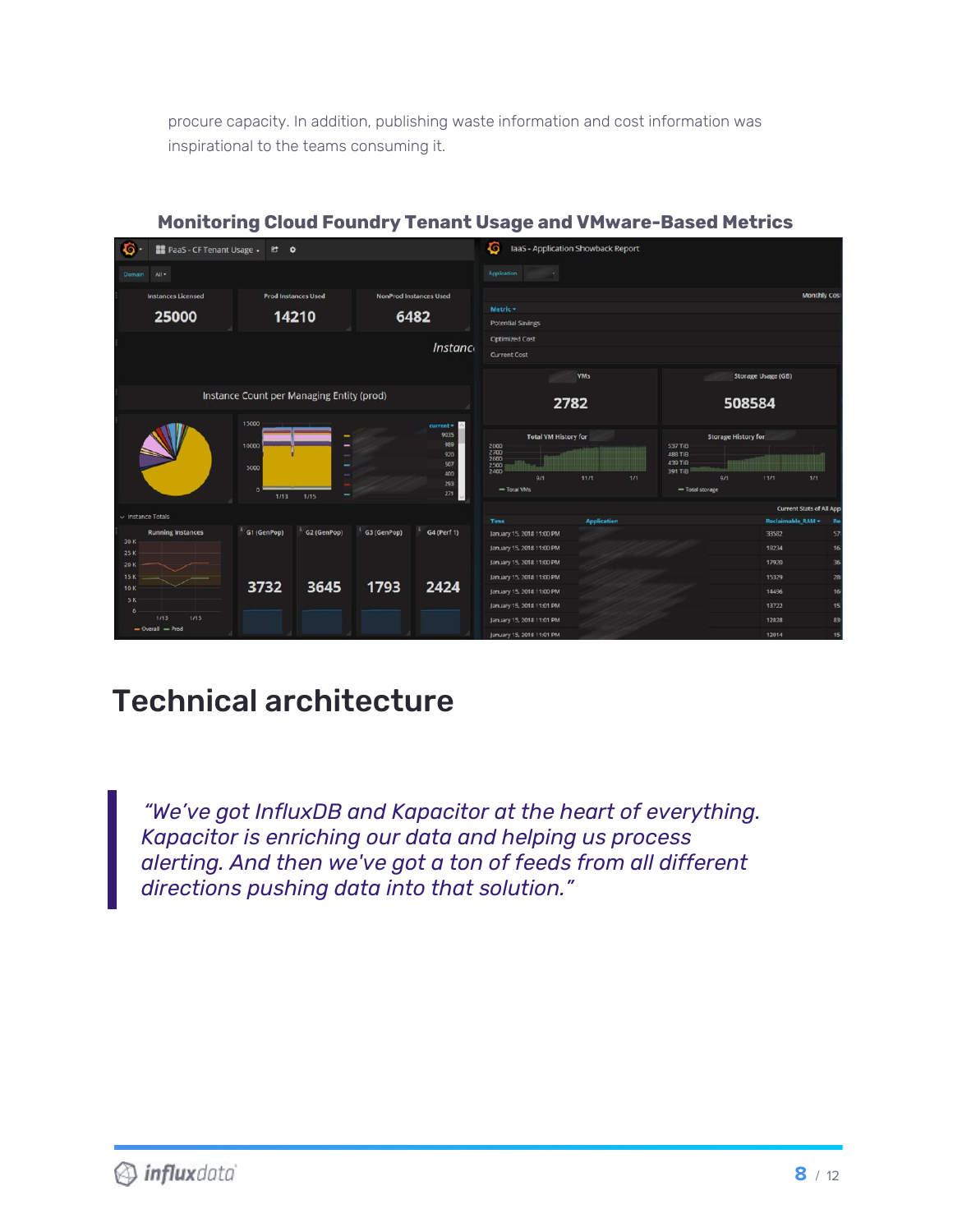

Comcast's new monitoring and telemetry strategy, with InfluxDB as their metrics database, now works very well for them within their Cloud Foundry and Kubernetes infrastructures. This strategy's flow is as follows (they adopt the same approach depicted for Cloud Foundry in the above picture, for Kubernetes and other modern platforms):

- vRealize Operations Manager (VROPS) pushes in VMWare and infrastructure metrics into InfluxDB.
- Nagios is tied into the Cloud Foundry JMX Bridge to push in all Cloud Foundry platform metrics.
- Telegraf collects application metrics as well as some of Comcast's own platform metrics and pushes them in.
- Then Comcast uses Riemann processing to process and aggregate logs, and push that into InfluxDB.
- Staytus.io is used to publish maintenance updates to Comcast customers, with Slack used for alerting, and Alerta used to process the alerting.
- Grafana is used for visualizing and publishing metrics.

This approach is not a single monolithic solution but a collective of different tools that are performant for their purpose, enabling Comcast at any time to take a component out and slide a new one in as the next greatest tool comes out. It also lets Comcast retire old components, so it's a very modular approach.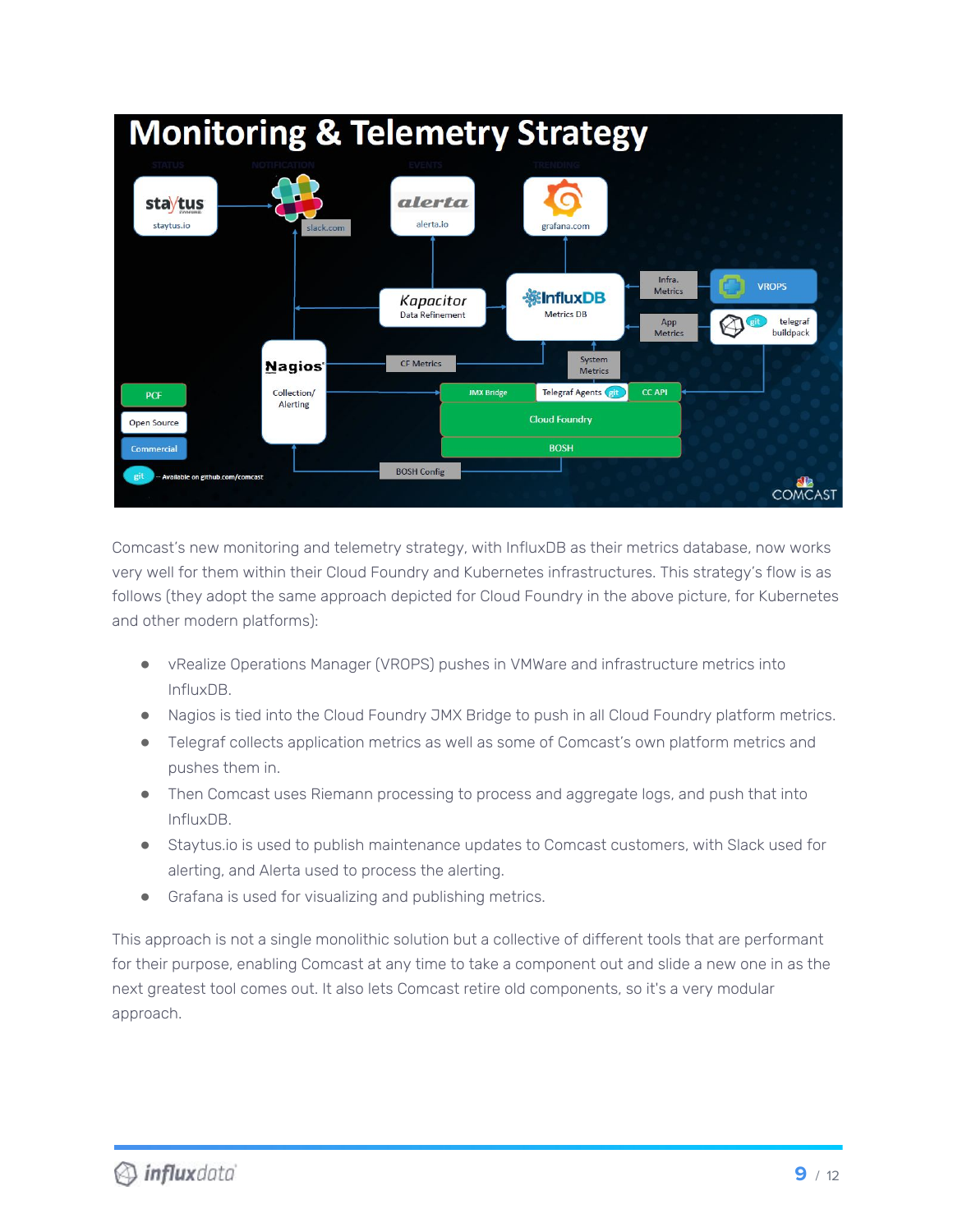Comcast has also made open-source contributions to Telegraf for Cloud Foundry users. These Telegraf enhancements, which were written by Sergey Matochkin (part of the brain trust that created Comcast's monitoring-telemetry strategy) are:

- Cloud Foundry/Telegraf buildpack, which lets Comcast's application team quickly and easily deploy Telegraf and a Telegraf config against their app
- Telegraf release for BOSH, which allows BOSH to manage Telegraf in a very self-healing fashion

### Results

*"We had just discovered great things like InfluxDB, Grafana, and Telegraf. Shortly thereafter, we were able to deliver consolidated metrics dashboards that summarized our entire environment."*

As a result of its new monitoring and telemetry strategy using InfluxData open source tools, Comcast achieved tangible results:

- Major transformation in their mindset, in how they manage infrastructure, and how they deliver products
- Removed infrastructure heavy lifting
- Consolidated tooling
- Full transparency throughout the environment enabling internal teams and customers to see how everything is running at any given time
- Exercised numerous opportunities and drove numerous efficiencies including major cost savings
- App metrics being available the minute the app is "born" within one of their platforms

### **A Modern Infrastructure Today Allowing Visibility and Control**

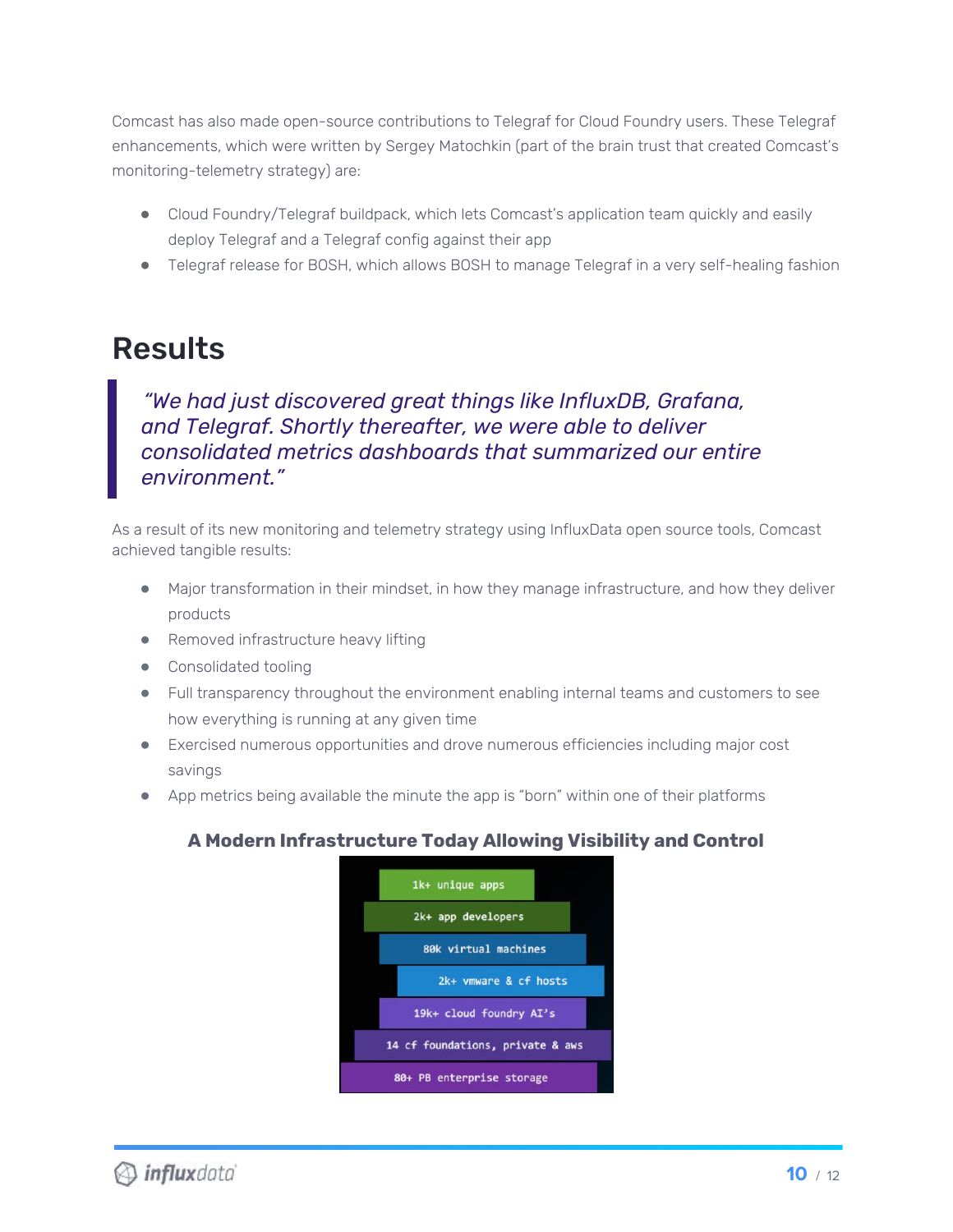Some of the concepts that helped Comcast drive successful results are:

- The DevOps mindset inspiring each other to write code and automate
- Performance goals setting goals for creating automation mechanisms
- Partnering with stakeholders such as with developers consuming and deploying the platform
- Community-building customers asking questions that get answered by other customers
- Transparency sharing metrics to help build trust with stakeholders
- Run it like a business soliciting and incorporating feedback from customers into the product roadmap



#### **Nurturing the DevOps Mindset**

Using InfluxData for monitoring and managing its infrastructure and apps, Comcast is fulfilling its mission of "Connecting You to What Matters"

## About InfluxData

InfluxData is the creator of InfluxDB, the open source time series database. Our technology is purpose-built to handle the massive volumes of time-stamped data produced by IoT devices, applications, networks, containers and computers. We are on a mission to help developers and organizations, such as Cisco, IBM, PayPal, and Tesla, store and analyze real-time data, empowering them to build transformative monitoring, analytics, and IoT applications quicker and to scale. InfluxData is headquartered in San Francisco with a workforce distributed throughout the U.S. and across Europe.

#### [Learn](http://www.influxdata.com/) more.

## InfluxDB documentation, downloads & guides